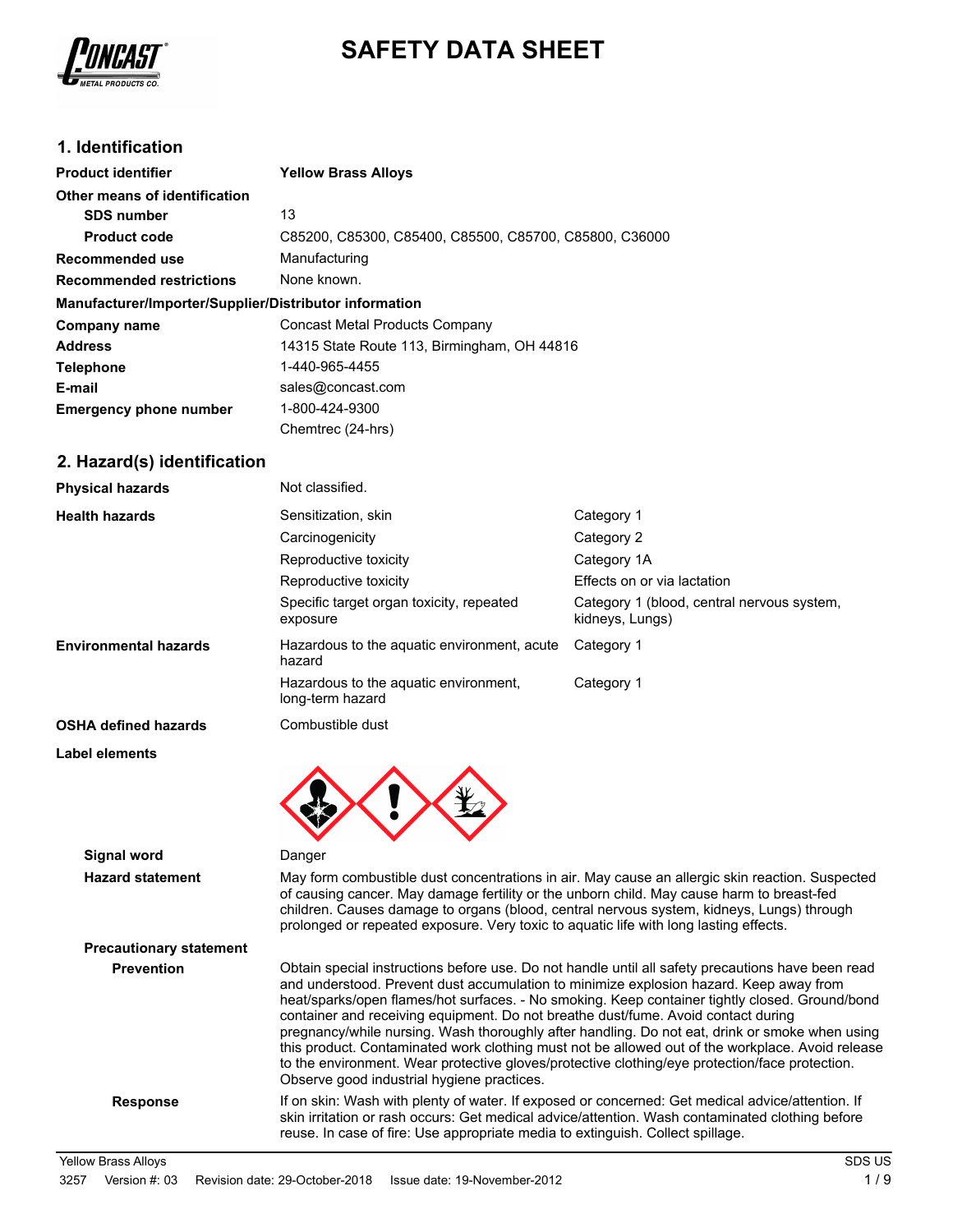| <b>Storage</b>                               | Store locked up.                                                                                    |
|----------------------------------------------|-----------------------------------------------------------------------------------------------------|
| <b>Disposal</b>                              | Dispose of contents/container in accordance with local/regional/national/international regulations. |
| Hazard(s) not otherwise<br>classified (HNOC) | None known.                                                                                         |
| <b>Supplemental information</b>              | 1.5% of the mixture consists of component(s) of unknown acute dermal toxicity.                      |

## **3. Composition/information on ingredients**

## **Mixtures**

| <b>Chemical name</b> | <b>CAS number</b> | %           |
|----------------------|-------------------|-------------|
| Copper               | 7440-50-8         | 58 - 64     |
| Zinc                 | 7440-66-6         | $32 - 41$   |
| Lead                 | 7439-92-1         | $0.8 - 1.5$ |
| Tin                  | 7440-31-5         | $0.5 - 1.5$ |
| <b>Nickel</b>        | 7440-02-0         | $0 - 1$     |
|                      |                   |             |

**Composition comments** All concentrations are in percent by weight unless otherwise indicated.

## **4. First-aid measures**

| <b>Inhalation</b>                                                            | Move to fresh air. Call a physician if symptoms develop or persist.                                                                                                                                                                                                                                                                                                                                                                                                                                                                            |
|------------------------------------------------------------------------------|------------------------------------------------------------------------------------------------------------------------------------------------------------------------------------------------------------------------------------------------------------------------------------------------------------------------------------------------------------------------------------------------------------------------------------------------------------------------------------------------------------------------------------------------|
| <b>Skin contact</b>                                                          | Remove contaminated clothing immediately and wash skin with soap and water. In case of<br>eczema or other skin disorders: Seek medical attention and take along these instructions. In case<br>of contact with hot or molten product, cool rapidly with water and seek immediate medical<br>attention. Do not attempt to remove molten product from skin because skin will tear easily. Cuts or<br>abrasions should be treated promptly with thorough cleansing of the affected area.                                                          |
| Eye contact                                                                  | Do not rub eyes. Rinse with water. Get medical attention if irritation develops and persists.                                                                                                                                                                                                                                                                                                                                                                                                                                                  |
| Ingestion                                                                    | Rinse mouth. Get medical attention if symptoms occur.                                                                                                                                                                                                                                                                                                                                                                                                                                                                                          |
| <b>Most important</b><br>symptoms/effects, acute and<br>delayed              | Elevated temperatures or mechanical action may form dust and fumes which may be irritating to<br>the eye, mucous membranes and respiratory tract. Narcosis. Behavioral changes. Decrease in<br>motor functions. May cause an allergic skin reaction. Dermatitis. Rash. Prolonged exposure may<br>cause chronic effects. Contact with hot material can cause thermal burns which may result in<br>permanent damage.                                                                                                                             |
| Indication of immediate<br>medical attention and special<br>treatment needed | Provide general supportive measures and treat symptomatically. Keep victim under observation.<br>Symptoms may be delayed.                                                                                                                                                                                                                                                                                                                                                                                                                      |
| <b>General information</b>                                                   | IF exposed or concerned: Get medical advice/attention. If you feel unwell, seek medical advice<br>(show the label where possible). Ensure that medical personnel are aware of the material(s)<br>involved, and take precautions to protect themselves. Show this safety data sheet to the doctor in<br>attendance. Wash contaminated clothing before reuse.                                                                                                                                                                                    |
| 5. Fire-fighting measures                                                    |                                                                                                                                                                                                                                                                                                                                                                                                                                                                                                                                                |
| Suitable extinguishing media                                                 | Special powder against metal fires. Dry sand. Carbon dioxide (CO2). Apply extinguishing media<br>carefully to avoid creating airborne dust. Avoid high pressure media which could cause the<br>formation of a potentially explosible dust-air mixture.                                                                                                                                                                                                                                                                                         |
| Unsuitable extinguishing<br>media                                            | Do not use water or halogenated extinguishing media. Hot molten material will react violently with<br>water resulting in spattering and fuming.                                                                                                                                                                                                                                                                                                                                                                                                |
| Specific hazards arising from<br>the chemical                                | Explosion hazard: Avoid generating dust; fine dust dispersed in air in sufficient concentrations and<br>in the presence of an ignition source is a potential dust explosion hazard. Contact with acids will<br>release flammable hydrogen gas. During fire, gases hazardous to health may be formed.<br>Combustion products may include: metal oxides. In a fire, nickel may form nickel carbonyl, a<br>highly toxic substance and known carcinogen. Upon combustion, this product may yield toxic<br>vapors/fumes of lead and lead compounds. |
| Special protective equipment<br>and precautions for firefighters             | Self-contained breathing apparatus and full protective clothing must be worn in case of fire.                                                                                                                                                                                                                                                                                                                                                                                                                                                  |
| <b>Fire fighting</b><br>equipment/instructions                               | In case of fire and/or explosion do not breathe fumes. Move containers from fire area if you can do<br>so without risk.                                                                                                                                                                                                                                                                                                                                                                                                                        |
| <b>Specific methods</b>                                                      | Use standard firefighting procedures and consider the hazards of other involved materials.                                                                                                                                                                                                                                                                                                                                                                                                                                                     |
| <b>General fire hazards</b>                                                  | May form combustible dust concentrations in air.                                                                                                                                                                                                                                                                                                                                                                                                                                                                                               |
|                                                                              |                                                                                                                                                                                                                                                                                                                                                                                                                                                                                                                                                |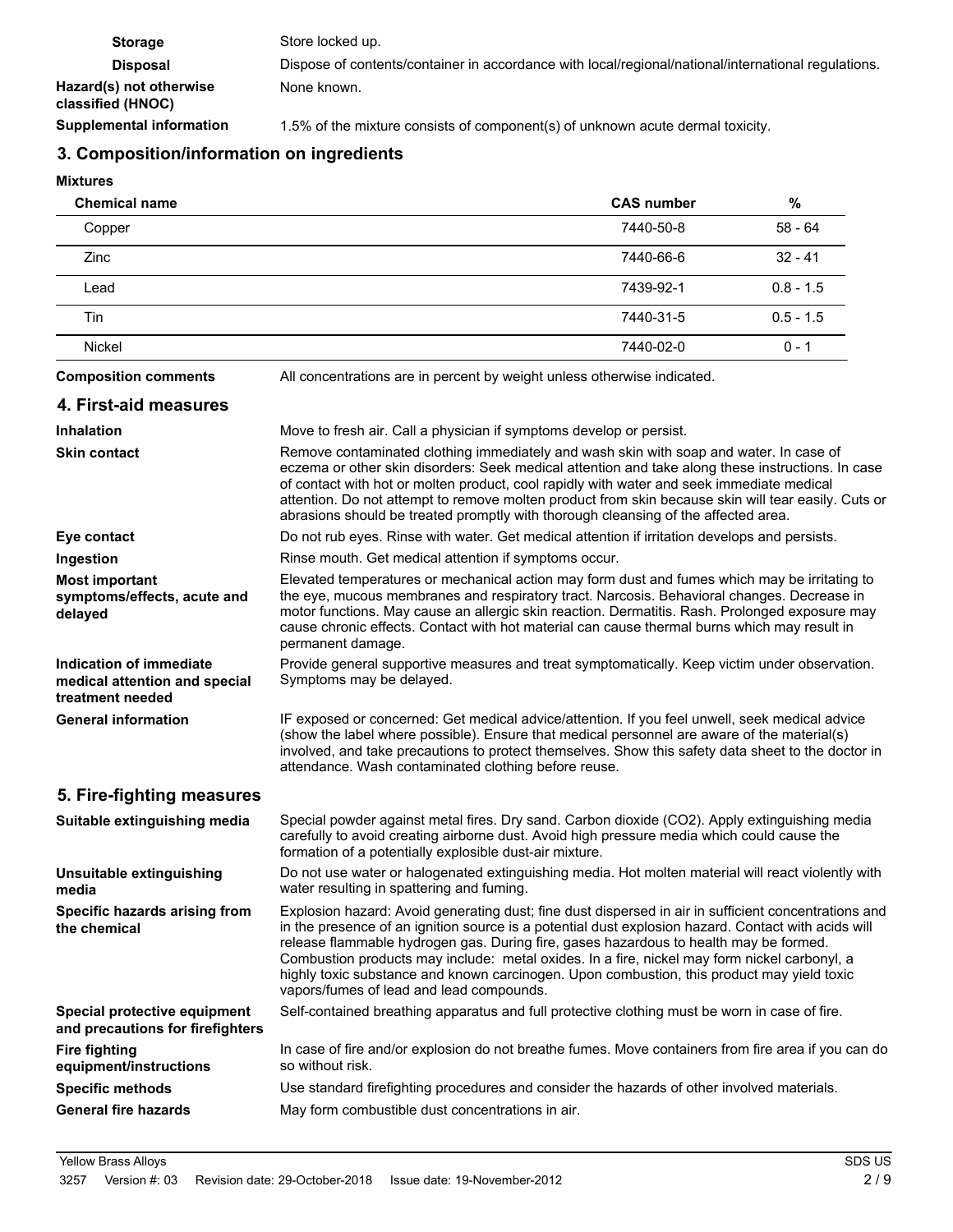## **6. Accidental release measures**

| <b>Personal precautions,</b><br>protective equipment and<br>emergency procedures | Keep unnecessary personnel away. Keep people away from and upwind of spill/leak. Use only<br>non-sparking tools. Dust deposits should not be allowed to accumulate on surfaces, as these may<br>form an explosive mixture if they are released into the atmosphere in sufficient concentration.<br>Wear appropriate protective equipment and clothing during clean-up. Do not touch damaged                                                                                                                                                                                                                                                                                                                                                                                                                  |
|----------------------------------------------------------------------------------|--------------------------------------------------------------------------------------------------------------------------------------------------------------------------------------------------------------------------------------------------------------------------------------------------------------------------------------------------------------------------------------------------------------------------------------------------------------------------------------------------------------------------------------------------------------------------------------------------------------------------------------------------------------------------------------------------------------------------------------------------------------------------------------------------------------|
|                                                                                  | containers or spilled material unless wearing appropriate protective clothing. Avoid inhalation of<br>fumes from heated product. Ensure adequate ventilation. Local authorities should be advised if<br>significant spillages cannot be contained. For personal protection, see section 8 of the SDS.                                                                                                                                                                                                                                                                                                                                                                                                                                                                                                        |
| <b>Methods and materials for</b><br>containment and cleaning up                  | Eliminate all ignition sources (no smoking, flares, sparks, or flames in immediate area). Take<br>precautionary measures against static discharge. Use only non-sparking tools. Avoid dispersal of<br>dust in the air (i.e., clearing dust surfaces with compressed air). The product is immiscible with<br>water and will sediment in water systems. Stop the flow of material, if this is without risk. Allow<br>molten material to cool and solidify before disposal. Recover and recycle, if practical.                                                                                                                                                                                                                                                                                                  |
|                                                                                  | Large Spills: Wet down with water and dike for later disposal. Shovel the material into waste<br>container. Following product recovery, flush area with water.                                                                                                                                                                                                                                                                                                                                                                                                                                                                                                                                                                                                                                               |
|                                                                                  | Small Spills: Sweep up or vacuum up spillage and collect in suitable container for disposal.                                                                                                                                                                                                                                                                                                                                                                                                                                                                                                                                                                                                                                                                                                                 |
|                                                                                  | Never return spills to original containers for re-use. Put material in suitable, covered, labeled<br>containers. For waste disposal, see section 13 of the SDS.                                                                                                                                                                                                                                                                                                                                                                                                                                                                                                                                                                                                                                              |
| <b>Environmental precautions</b>                                                 | Avoid release to the environment. Inform appropriate managerial or supervisory personnel of all<br>environmental releases. Prevent further leakage or spillage if safe to do so. Avoid discharge into<br>drains, water courses or onto the ground.                                                                                                                                                                                                                                                                                                                                                                                                                                                                                                                                                           |
| 7. Handling and storage                                                          |                                                                                                                                                                                                                                                                                                                                                                                                                                                                                                                                                                                                                                                                                                                                                                                                              |
| Precautions for safe handling                                                    | Obtain special instructions before use. Do not handle until all safety precautions have been read<br>and understood. Minimize dust generation and accumulation. Avoid significant deposits of<br>material, especially on horizontal surfaces, which may become airborne and form combustible dust<br>clouds and may contribute to secondary explosions. Routine housekeeping should be instituted to<br>ensure that dusts do not accumulate on surfaces. Dry powders can build static electricity charges<br>when subjected to the friction of transfer and mixing operations. Provide adequate precautions,<br>such as electrical grounding and bonding, or inert atmospheres. Keep away from heat/sparks/open<br>flames/hot surfaces. - No smoking. Explosion-proof general and local exhaust ventilation. |
|                                                                                  | Avoid contact with eyes, skin, and clothing. Avoid prolonged exposure. When using, do not eat,<br>drink or smoke. Pregnant or breastfeeding women must not handle this product. Should be<br>handled in closed systems, if possible. Wear appropriate personal protective equipment. Wash<br>hands thoroughly after handling. Avoid release to the environment. Observe good industrial<br>hygiene practices.                                                                                                                                                                                                                                                                                                                                                                                                |
| Conditions for safe storage,<br>including any incompatibilities                  | Store locked up. Keep containers tightly closed in a dry, cool and well-ventilated place. Store away<br>from incompatible materials (see Section 10 of the SDS).                                                                                                                                                                                                                                                                                                                                                                                                                                                                                                                                                                                                                                             |

## **8. Exposure controls/personal protection**

#### **Occupational exposure limits**

**US. OSHA Specifically Regulated Substances (29 CFR 1910.1001-1053)**

| <b>Components</b>                | <b>Type</b>                                                                      | Value                   |                     |
|----------------------------------|----------------------------------------------------------------------------------|-------------------------|---------------------|
| Lead (CAS 7439-92-1)             | <b>TWA</b>                                                                       | $0.05$ mg/m $3$         |                     |
| <b>Components</b>                | US. OSHA Table Z-1 Limits for Air Contaminants (29 CFR 1910.1000)<br><b>Type</b> | Value                   | <b>Form</b>         |
| Copper (CAS 7440-50-8)           | <b>PEL</b>                                                                       | 1 mg/m $3$              | Dust and mist.      |
|                                  |                                                                                  | $0.1$ mg/m $3$          | Fume.               |
| Nickel (CAS 7440-02-0)           | <b>PEL</b>                                                                       | 1 mg/m $3$              |                     |
| Tin (CAS 7440-31-5)              | <b>PEL</b>                                                                       | $2$ mg/m $3$            |                     |
| US. ACGIH Threshold Limit Values |                                                                                  |                         |                     |
| <b>Components</b>                | <b>Type</b>                                                                      | Value                   | <b>Form</b>         |
| Copper (CAS 7440-50-8)           | TWA                                                                              | 1 $mq/m3$               | Dust and mist.      |
|                                  |                                                                                  | $0.2$ mg/m $3$          | Fume.               |
| Lead (CAS 7439-92-1)             | TWA                                                                              | $0.05 \,\mathrm{mg/m3}$ |                     |
| Nickel (CAS 7440-02-0)           | TWA                                                                              | $1.5 \text{ mg/m}$ 3    | Inhalable fraction. |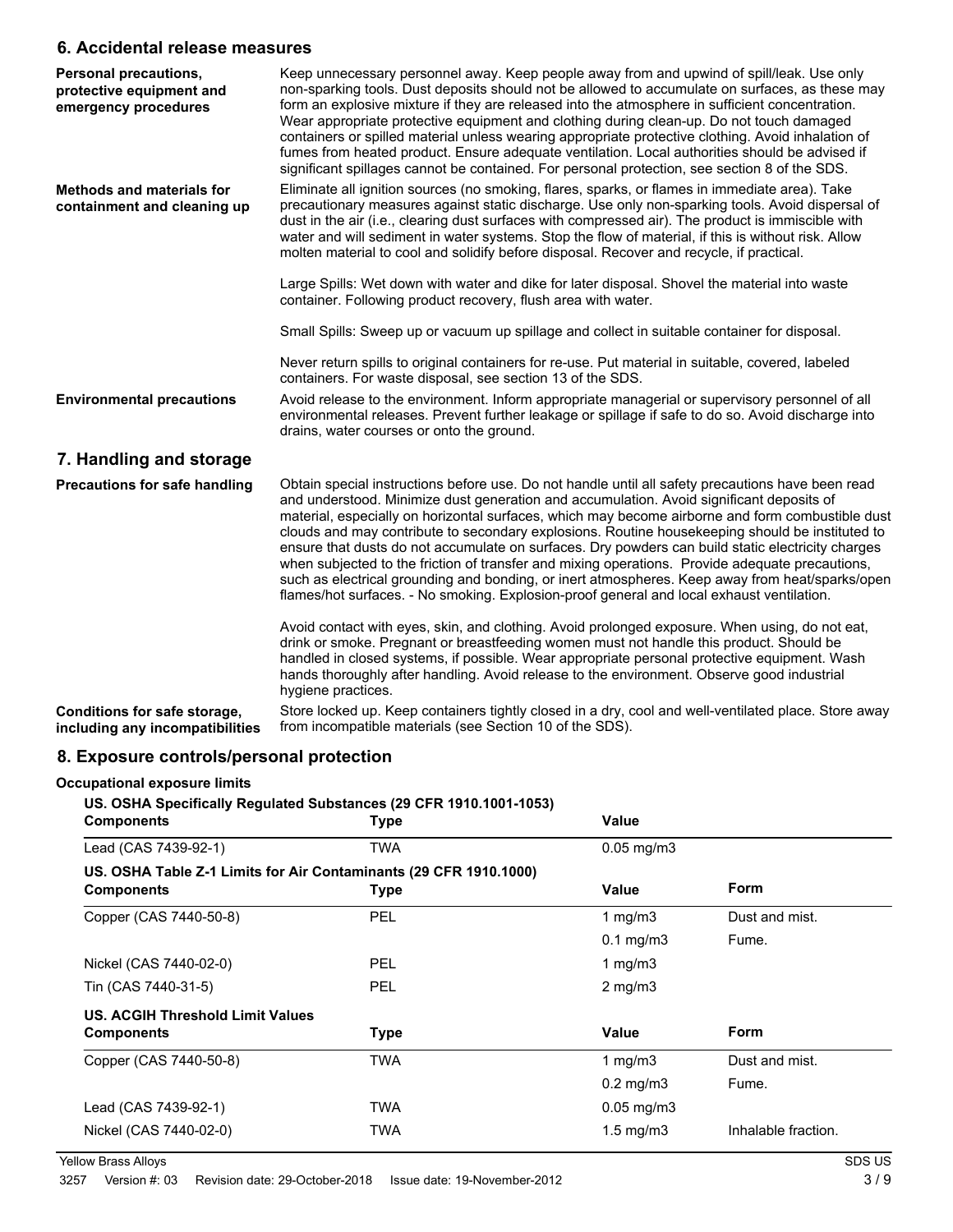| <b>US. ACGIH Threshold Limit Values</b><br><b>Components</b>          |                                                           | <b>Type</b>                                                                                |                 | <b>Value</b>         | Form                                                                                                                                                                                                                                                                                                                                                                                                    |
|-----------------------------------------------------------------------|-----------------------------------------------------------|--------------------------------------------------------------------------------------------|-----------------|----------------------|---------------------------------------------------------------------------------------------------------------------------------------------------------------------------------------------------------------------------------------------------------------------------------------------------------------------------------------------------------------------------------------------------------|
| Tin (CAS 7440-31-5)                                                   |                                                           | <b>TWA</b>                                                                                 |                 | $2$ mg/m $3$         |                                                                                                                                                                                                                                                                                                                                                                                                         |
| <b>Components</b>                                                     | US. NIOSH: Pocket Guide to Chemical Hazards               | <b>Type</b>                                                                                |                 | <b>Value</b>         | Form                                                                                                                                                                                                                                                                                                                                                                                                    |
| Copper (CAS 7440-50-8)                                                |                                                           | <b>TWA</b>                                                                                 |                 | 1 $mg/m3$            | Dust and mist.                                                                                                                                                                                                                                                                                                                                                                                          |
| Lead (CAS 7439-92-1)                                                  |                                                           | <b>TWA</b>                                                                                 |                 | $0.05$ mg/m $3$      |                                                                                                                                                                                                                                                                                                                                                                                                         |
| Nickel (CAS 7440-02-0)                                                |                                                           | <b>TWA</b>                                                                                 |                 | $0.015$ mg/m3        |                                                                                                                                                                                                                                                                                                                                                                                                         |
| Tin (CAS 7440-31-5)                                                   |                                                           | <b>TWA</b>                                                                                 |                 | $2$ mg/m $3$         |                                                                                                                                                                                                                                                                                                                                                                                                         |
| <b>Biological limit values</b>                                        |                                                           |                                                                                            |                 |                      |                                                                                                                                                                                                                                                                                                                                                                                                         |
| <b>ACGIH Biological Exposure Indices</b><br><b>Components</b>         | Value                                                     | <b>Determinant</b>                                                                         | <b>Specimen</b> | <b>Sampling Time</b> |                                                                                                                                                                                                                                                                                                                                                                                                         |
| Lead (CAS 7439-92-1)                                                  | 200 µg/l                                                  | Lead                                                                                       | <b>Blood</b>    |                      |                                                                                                                                                                                                                                                                                                                                                                                                         |
|                                                                       | * - For sampling details, please see the source document. |                                                                                            |                 |                      |                                                                                                                                                                                                                                                                                                                                                                                                         |
| Appropriate engineering<br>controls                                   | acceptable level.                                         |                                                                                            |                 |                      | Explosion-proof general and local exhaust ventilation. Good general ventilation should be used.<br>Ventilation rates should be matched to conditions. If applicable, use process enclosures, local<br>exhaust ventilation, or other engineering controls to maintain airborne levels below recommended<br>exposure limits. If exposure limits have not been established, maintain airborne levels to an |
| Individual protection measures, such as personal protective equipment |                                                           |                                                                                            |                 |                      |                                                                                                                                                                                                                                                                                                                                                                                                         |
| <b>Eye/face protection</b>                                            |                                                           | number (per ANSI Z49.1-1988, "Safety in Welding and Cutting") be worn.                     |                 |                      | Unvented, tight fitting goggles should be worn in dusty areas. Use of safety glasses or goggles is<br>required for welding, burning, sawing, brazing, grinding or machining operations. When welding, it<br>is recommended that safety glasses, goggles, or face-shield with filter lens of appropriate shade                                                                                           |
| <b>Skin protection</b>                                                |                                                           |                                                                                            |                 |                      |                                                                                                                                                                                                                                                                                                                                                                                                         |
| <b>Hand protection</b>                                                | supplier.                                                 | gloves to protect against thermal burns. Suitable gloves can be recommended by the glove   |                 |                      | Wear suitable protective gloves to prevent cuts and abrasions. When material is heated, wear                                                                                                                                                                                                                                                                                                            |
| <b>Other</b>                                                          |                                                           |                                                                                            |                 |                      | Wear appropriate chemical resistant clothing. Use of an impervious apron is recommended.                                                                                                                                                                                                                                                                                                                |
| <b>Respiratory protection</b>                                         |                                                           | point of use. Appropriate respirator selection should be made by a qualified professional. |                 |                      | When workers are facing concentrations above the exposure limit they must use appropriate<br>certified respirators. Wear NIOSH approved respirator appropriate for airborne exposure at the                                                                                                                                                                                                             |
| <b>Thermal hazards</b>                                                |                                                           | Wear appropriate thermal protective clothing, when necessary.                              |                 |                      |                                                                                                                                                                                                                                                                                                                                                                                                         |
| General hygiene<br>considerations                                     |                                                           |                                                                                            |                 |                      | Observe any medical surveillance requirements. When using, do not eat, drink or smoke. Always<br>observe good personal hygiene measures, such as washing after handling the material and before<br>eating, drinking, and/or smoking. Routinely wash work clothing and protective equipment to<br>remove contaminants. Contaminated work clothing should not be allowed out of the workplace.            |
| 9. Physical and chemical properties                                   |                                                           |                                                                                            |                 |                      |                                                                                                                                                                                                                                                                                                                                                                                                         |
| Appearance                                                            |                                                           |                                                                                            |                 |                      |                                                                                                                                                                                                                                                                                                                                                                                                         |
| Dhuaisel state                                                        | <b>Calid</b>                                              |                                                                                            |                 |                      |                                                                                                                                                                                                                                                                                                                                                                                                         |

| <b>Physical state</b>             | Solid.                                               |
|-----------------------------------|------------------------------------------------------|
| Form                              | Tubes, Solids & Turnings.                            |
| Color                             | Yellow.                                              |
| Odor                              | None.                                                |
| <b>Odor threshold</b>             | Not available.                                       |
| рH                                | Not available.                                       |
| Melting point/freezing point      | 1725.8 °F (941 °C)                                   |
| Initial boiling point and boiling | Not available.                                       |
| range                             |                                                      |
| <b>Flash point</b>                | Not available.                                       |
| <b>Evaporation rate</b>           | Not available.                                       |
| Flammability (solid, gas)         | Fine particles may form explosive mixtures with air. |
|                                   |                                                      |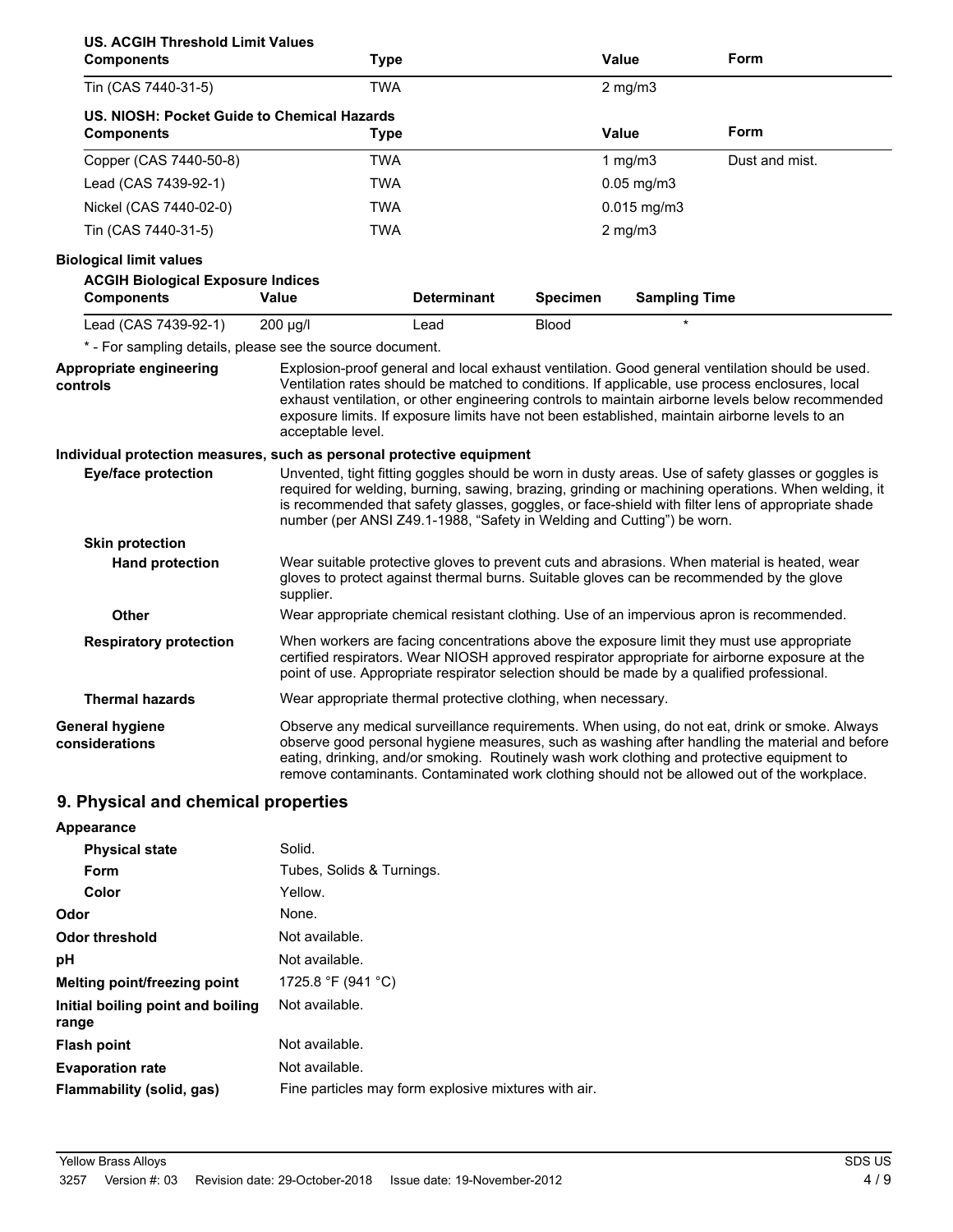## **Upper/lower flammability or explosive limits**

| <b>Opper/lower Hammability or explosive illilits</b> |                          |
|------------------------------------------------------|--------------------------|
| <b>Flammability limit - lower</b><br>$(\%)$          | Not available.           |
| <b>Flammability limit - upper</b><br>$(\%)$          | Not available.           |
| Vapor pressure                                       | Not available.           |
| Vapor density                                        | Not available.           |
| <b>Relative density</b>                              | 8.5                      |
| Solubility(ies)                                      |                          |
| Solubility (water)                                   | Insoluble in water.      |
| <b>Partition coefficient</b><br>(n-octanol/water)    | Not available.           |
| <b>Auto-ignition temperature</b>                     | Not available.           |
| <b>Decomposition temperature</b>                     | Not available.           |
| <b>Viscosity</b>                                     | Not available.           |
| <b>Other information</b>                             |                          |
| <b>Bulk density</b>                                  | $0.3$ lb/in <sup>3</sup> |
| <b>Explosive properties</b>                          | Not explosive.           |
| <b>Oxidizing properties</b>                          | Not oxidizing.           |
| 10. Stability and reactivity                         |                          |

| <b>Reactivity</b>                            | The product is stable and non-reactive under normal conditions of use, storage and transport.                                                                         |
|----------------------------------------------|-----------------------------------------------------------------------------------------------------------------------------------------------------------------------|
| <b>Chemical stability</b>                    | Material is stable under normal conditions.                                                                                                                           |
| <b>Possibility of hazardous</b><br>reactions | Contact with strong acids will release highly flammable hydrogen gas.                                                                                                 |
| <b>Conditions to avoid</b>                   | Keep away from heat, hot surfaces, sparks, open flames and other ignition sources. Contact with<br>incompatible materials. Minimize dust generation and accumulation. |
| Incompatible materials                       | Strong oxidizing agents. Acids.                                                                                                                                       |
| <b>Hazardous decomposition</b><br>products   | No hazardous decomposition products are known.                                                                                                                        |

## **11. Toxicological information**

## **Information on likely routes of exposure**

| Inhalation                                                                         | Prolonged inhalation may be harmful. Elevated temperatures or mechanical action may form dust<br>and fumes which may be irritating to the mucous membranes and respiratory tract. Heating above<br>the melting point releases metallic oxides which may cause metal fume fever by inhalation. The                                                                 |
|------------------------------------------------------------------------------------|-------------------------------------------------------------------------------------------------------------------------------------------------------------------------------------------------------------------------------------------------------------------------------------------------------------------------------------------------------------------|
|                                                                                    | symptoms are shivering, fever, malaise and muscular pain.                                                                                                                                                                                                                                                                                                         |
| <b>Skin contact</b>                                                                | May cause an allergic skin reaction. Hot or molten material may produce thermal burns.                                                                                                                                                                                                                                                                            |
| Eye contact                                                                        | Elevated temperatures or mechanical action may form dust and fumes which may be irritating to<br>the eyes. Molten material will produce thermal burns.                                                                                                                                                                                                            |
| Ingestion                                                                          | May cause discomfort if swallowed.                                                                                                                                                                                                                                                                                                                                |
| Symptoms related to the<br>physical, chemical and<br>toxicological characteristics | Elevated temperatures or mechanical action may form dust and fumes which may be irritating to<br>the eye, mucous membranes and respiratory tract. Narcosis. Behavioral changes. Decrease in<br>motor functions. May cause an allergic skin reaction. Dermatitis. Rash. Contact with hot material<br>can cause thermal burns which may result in permanent damage. |

#### **Information on toxicological effects**

| <b>Acute toxicity</b>  | Not expected to be acutely toxic. |                     |  |
|------------------------|-----------------------------------|---------------------|--|
| <b>Components</b>      | <b>Species</b>                    | <b>Test Results</b> |  |
| Nickel (CAS 7440-02-0) |                                   |                     |  |
| <b>Acute</b>           |                                   |                     |  |
| <b>Inhalation</b>      |                                   |                     |  |
| <b>NOAEC</b>           | Rat                               | 10200 mg/l, 1 hours |  |
| Oral                   |                                   |                     |  |
| LD50                   | Rat                               | > 9000 mg/kg        |  |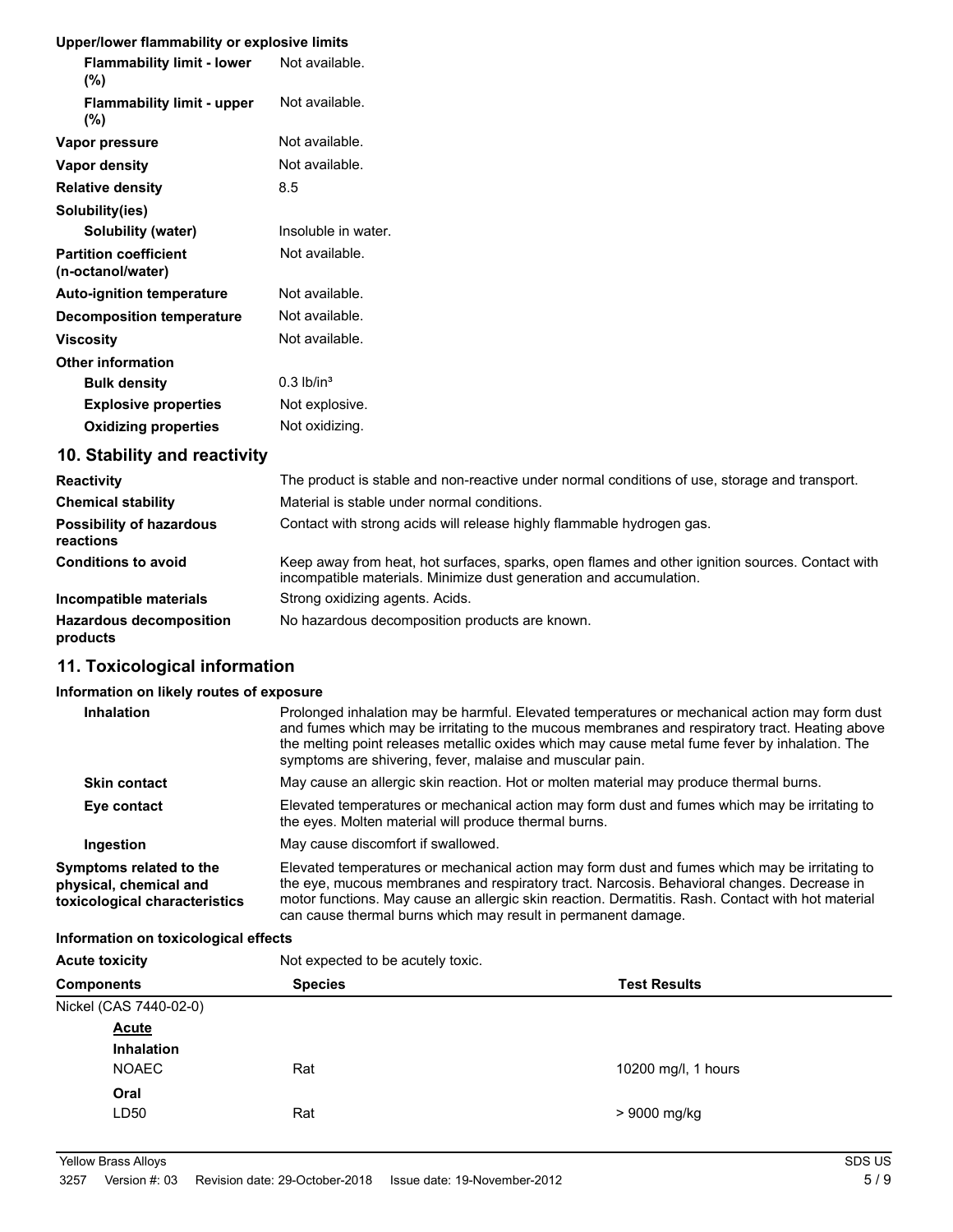| <b>Components</b>                                                                                                | <b>Species</b>                                | <b>Test Results</b>                                                                                                                                                                                                                                                                                                                                                                                                                                                                             |
|------------------------------------------------------------------------------------------------------------------|-----------------------------------------------|-------------------------------------------------------------------------------------------------------------------------------------------------------------------------------------------------------------------------------------------------------------------------------------------------------------------------------------------------------------------------------------------------------------------------------------------------------------------------------------------------|
| Zinc (CAS 7440-66-6)                                                                                             |                                               |                                                                                                                                                                                                                                                                                                                                                                                                                                                                                                 |
| <b>Acute</b>                                                                                                     |                                               |                                                                                                                                                                                                                                                                                                                                                                                                                                                                                                 |
| Oral                                                                                                             |                                               |                                                                                                                                                                                                                                                                                                                                                                                                                                                                                                 |
| LD50                                                                                                             | Mouse                                         | > 5 g/kg                                                                                                                                                                                                                                                                                                                                                                                                                                                                                        |
| <b>Skin corrosion/irritation</b>                                                                                 | burns.                                        | May cause irritation through mechanical abrasion. Hot or molten material may produce thermal                                                                                                                                                                                                                                                                                                                                                                                                    |
| Serious eye damage/eye<br>irritation                                                                             |                                               | May cause irritation through mechanical abrasion.                                                                                                                                                                                                                                                                                                                                                                                                                                               |
| Respiratory or skin sensitization                                                                                |                                               |                                                                                                                                                                                                                                                                                                                                                                                                                                                                                                 |
| <b>Respiratory sensitization</b>                                                                                 | Not a respiratory sensitizer.                 |                                                                                                                                                                                                                                                                                                                                                                                                                                                                                                 |
| <b>Skin sensitization</b>                                                                                        | May cause an allergic skin reaction.          |                                                                                                                                                                                                                                                                                                                                                                                                                                                                                                 |
| <b>Germ cell mutagenicity</b>                                                                                    | mutagenic or genotoxic.                       | No data available to indicate product or any components present at greater than 0.1% are                                                                                                                                                                                                                                                                                                                                                                                                        |
| Carcinogenicity                                                                                                  | Suspected of causing cancer.                  |                                                                                                                                                                                                                                                                                                                                                                                                                                                                                                 |
| IARC Monographs. Overall Evaluation of Carcinogenicity                                                           |                                               |                                                                                                                                                                                                                                                                                                                                                                                                                                                                                                 |
| Lead (CAS 7439-92-1)<br>Nickel (CAS 7440-02-0)<br><b>NTP Report on Carcinogens</b>                               |                                               | 2B Possibly carcinogenic to humans.<br>2B Possibly carcinogenic to humans.                                                                                                                                                                                                                                                                                                                                                                                                                      |
| Lead (CAS 7439-92-1)<br>Nickel (CAS 7440-02-0)<br>OSHA Specifically Regulated Substances (29 CFR 1910.1001-1053) |                                               | Reasonably Anticipated to be a Human Carcinogen.<br>Reasonably Anticipated to be a Human Carcinogen.                                                                                                                                                                                                                                                                                                                                                                                            |
| Not regulated.                                                                                                   |                                               |                                                                                                                                                                                                                                                                                                                                                                                                                                                                                                 |
| <b>Reproductive toxicity</b>                                                                                     |                                               | May cause harm to breastfed babies. May damage fertility or the unborn child.                                                                                                                                                                                                                                                                                                                                                                                                                   |
| Specific target organ toxicity -<br>single exposure                                                              | Not classified.                               |                                                                                                                                                                                                                                                                                                                                                                                                                                                                                                 |
| Specific target organ toxicity -<br>repeated exposure                                                            | repeated exposure.                            | Causes damage to organs (blood, central nervous system, kidneys, Lungs) through prolonged or                                                                                                                                                                                                                                                                                                                                                                                                    |
| <b>Aspiration hazard</b>                                                                                         | Not an aspiration hazard.                     |                                                                                                                                                                                                                                                                                                                                                                                                                                                                                                 |
| <b>Chronic effects</b>                                                                                           | Prolonged exposure may cause chronic effects. |                                                                                                                                                                                                                                                                                                                                                                                                                                                                                                 |
|                                                                                                                  |                                               | Lead may produce maternal toxicity, toxicity to the fetus, and adverse effects to blood, bone<br>marrow, central/peripheral nervous systems, kidney, liver, and reproductive system.                                                                                                                                                                                                                                                                                                            |
| <b>Further information</b>                                                                                       | erythema and welders flash.                   | Welding or plasma arc cutting of metal and alloys can generate ozone, nitric oxides and ultraviolet<br>radiation. Short-term (acute) overexposure to welding fumes may result in discomfort such as<br>metal fume fever, dizziness, nausea, or dryness or irritation of nose, throat, or eyes. May<br>aggravate pre-existing respiratory problems (e.g. asthma, emphysema). Ozone overexposure<br>may result in mucous membrane irritation or pulmonary discomfort. UV radiation can cause skin |

# **12. Ecological information**

**Ecotoxicity**

Very toxic to aquatic life with long lasting effects. Alloys in massive forms present a limited hazard for the environment.

| <b>Components</b>      |             | <b>Species</b>      | <b>Test Results</b>        |
|------------------------|-------------|---------------------|----------------------------|
| Copper (CAS 7440-50-8) |             |                     |                            |
| <b>Aquatic</b>         |             |                     |                            |
| Chronic                |             |                     |                            |
| Other                  | <b>NOEC</b> | Juga plicifera      | 6 µg/l                     |
| Lead (CAS 7439-92-1)   |             |                     |                            |
| <b>Aquatic</b>         |             |                     |                            |
| Acute                  |             |                     |                            |
| Crustacea              | EC50        | Ceriodaphnia dubia  | $0.248$ mg/l, 48 hours pH8 |
| Fish                   | <b>LC50</b> | Pimephales promelas | 0.283 mg/l, 96 hours pH8   |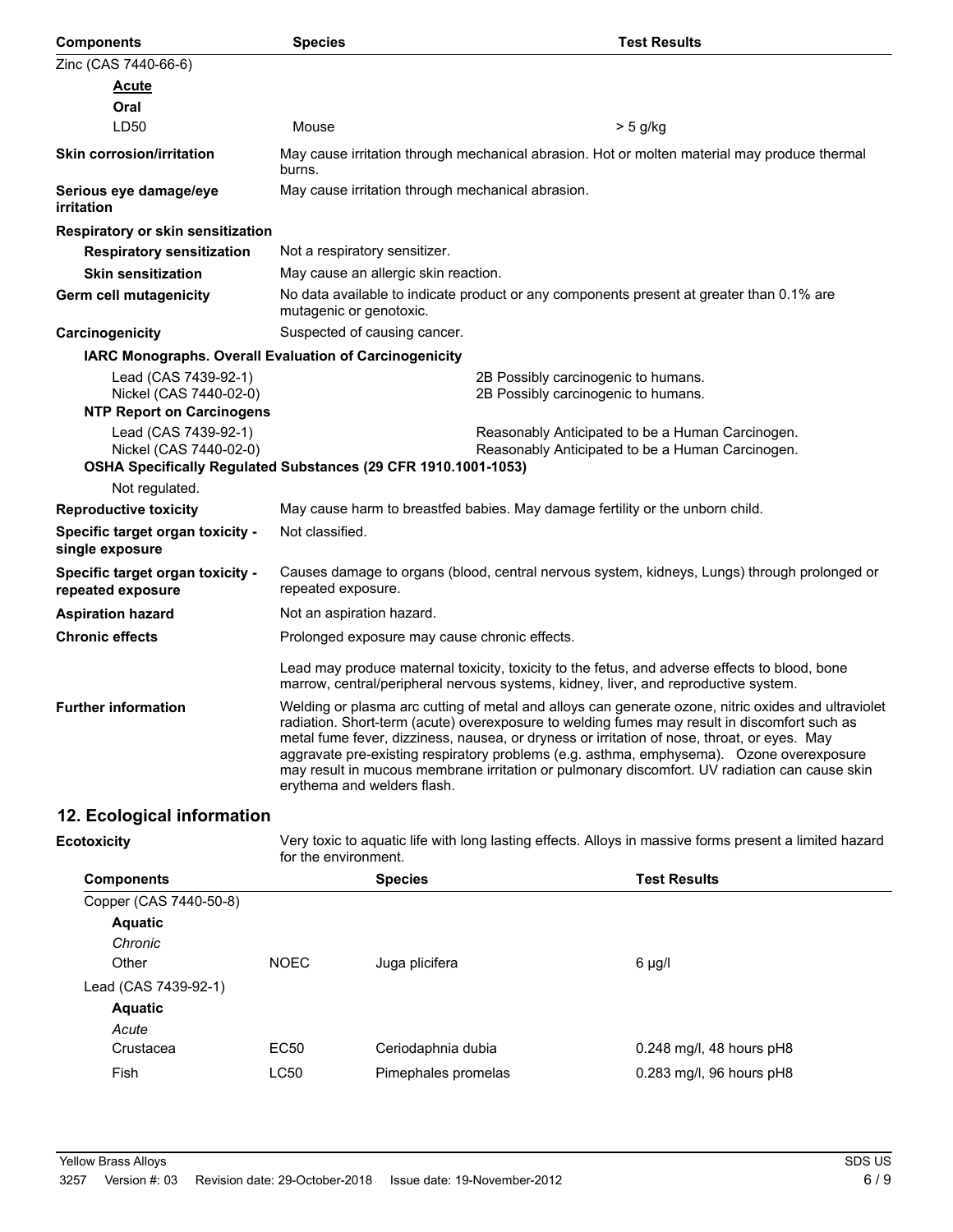| <b>Components</b>             |                                                                                                                                                  | <b>Species</b>                                               | <b>Test Results</b> |
|-------------------------------|--------------------------------------------------------------------------------------------------------------------------------------------------|--------------------------------------------------------------|---------------------|
| Nickel (CAS 7440-02-0)        |                                                                                                                                                  |                                                              |                     |
| <b>Aquatic</b>                |                                                                                                                                                  |                                                              |                     |
| Chronic                       |                                                                                                                                                  |                                                              |                     |
| Crustacea                     | <b>NOEC</b>                                                                                                                                      | Ceriodaphnia dubia                                           | $2.8 \mu g/l$       |
| Fish                          | <b>NOEC</b>                                                                                                                                      | Zebra danio (Danio rerio)                                    | $40 \mu g/l$        |
| Zinc (CAS 7440-66-6)          |                                                                                                                                                  |                                                              |                     |
| <b>Aquatic</b>                |                                                                                                                                                  |                                                              |                     |
| Acute                         |                                                                                                                                                  |                                                              |                     |
| Crustacea                     | EC50                                                                                                                                             | Daphnia magna                                                | $0.07$ mg/l         |
| Fish                          | <b>LC50</b>                                                                                                                                      | Oncorhynchus mykiss                                          | $0.14$ mg/l         |
| Persistence and degradability |                                                                                                                                                  | Not relevant for inorganic substances.                       |                     |
| Bioaccumulative potential     |                                                                                                                                                  | The product contains potentially bioaccumulating substances. |                     |
| Mobility in soil              | Alloys in massive forms are not mobile in the environment.                                                                                       |                                                              |                     |
| Other adverse effects         | This product contains one or more substances identified as hazardous air pollutants (HAPs) per<br>the US Federal Clean Air Act (see section 15). |                                                              |                     |

## **13. Disposal considerations**

| <b>Disposal instructions</b>             | Collect and reclaim or dispose in sealed containers at licensed waste disposal site. Do not allow<br>this material to drain into sewers/water supplies. Do not contaminate ponds, waterways or ditches<br>with chemical or used container. Dispose of contents/container in accordance with<br>local/regional/national/international regulations. |
|------------------------------------------|---------------------------------------------------------------------------------------------------------------------------------------------------------------------------------------------------------------------------------------------------------------------------------------------------------------------------------------------------|
| Local disposal regulations               | Dispose in accordance with all applicable regulations.                                                                                                                                                                                                                                                                                            |
| Hazardous waste code                     | The waste code should be assigned in discussion between the user, the producer and the waste<br>disposal company.                                                                                                                                                                                                                                 |
| Waste from residues / unused<br>products | Dispose of in accordance with local regulations. Empty containers or liners may retain some<br>product residues. This material and its container must be disposed of in a safe manner (see:<br>Disposal instructions).                                                                                                                            |
| Contaminated packaging                   | Since emptied containers may retain product residue, follow label warnings even after container is<br>emptied. Empty containers should be taken to an approved waste handling site for recycling or<br>disposal.                                                                                                                                  |

## **14. Transport information**

#### **DOT**

Not regulated as dangerous goods.

#### **IATA**

Not regulated as dangerous goods.

## **IMDG**

Not regulated as dangerous goods.

**Transport in bulk according to** Not applicable. **Annex II of MARPOL 73/78 and the IBC Code**

## **15. Regulatory information**

## **US federal regulations**

This product is a "Hazardous Chemical" as defined by the OSHA Hazard Communication Standard, 29 CFR 1910.1200.

#### **TSCA Section 12(b) Export Notification (40 CFR 707, Subpt. D)**

Not regulated.

#### **CERCLA Hazardous Substance List (40 CFR 302.4)**

| Copper (CAS 7440-50-8)                                         | Listed. |
|----------------------------------------------------------------|---------|
| Lead (CAS 7439-92-1)                                           | Listed. |
| Nickel (CAS 7440-02-0)                                         | Listed. |
| Zinc (CAS 7440-66-6)                                           | Listed. |
| <b>SARA 304 Emergency release notification</b>                 |         |
| Not regulated.                                                 |         |
| OSHA Specifically Regulated Substances (29 CFR 1910.1001-1053) |         |

Lead (CAS 7439-92-1) Reproductive toxicity Central nervous system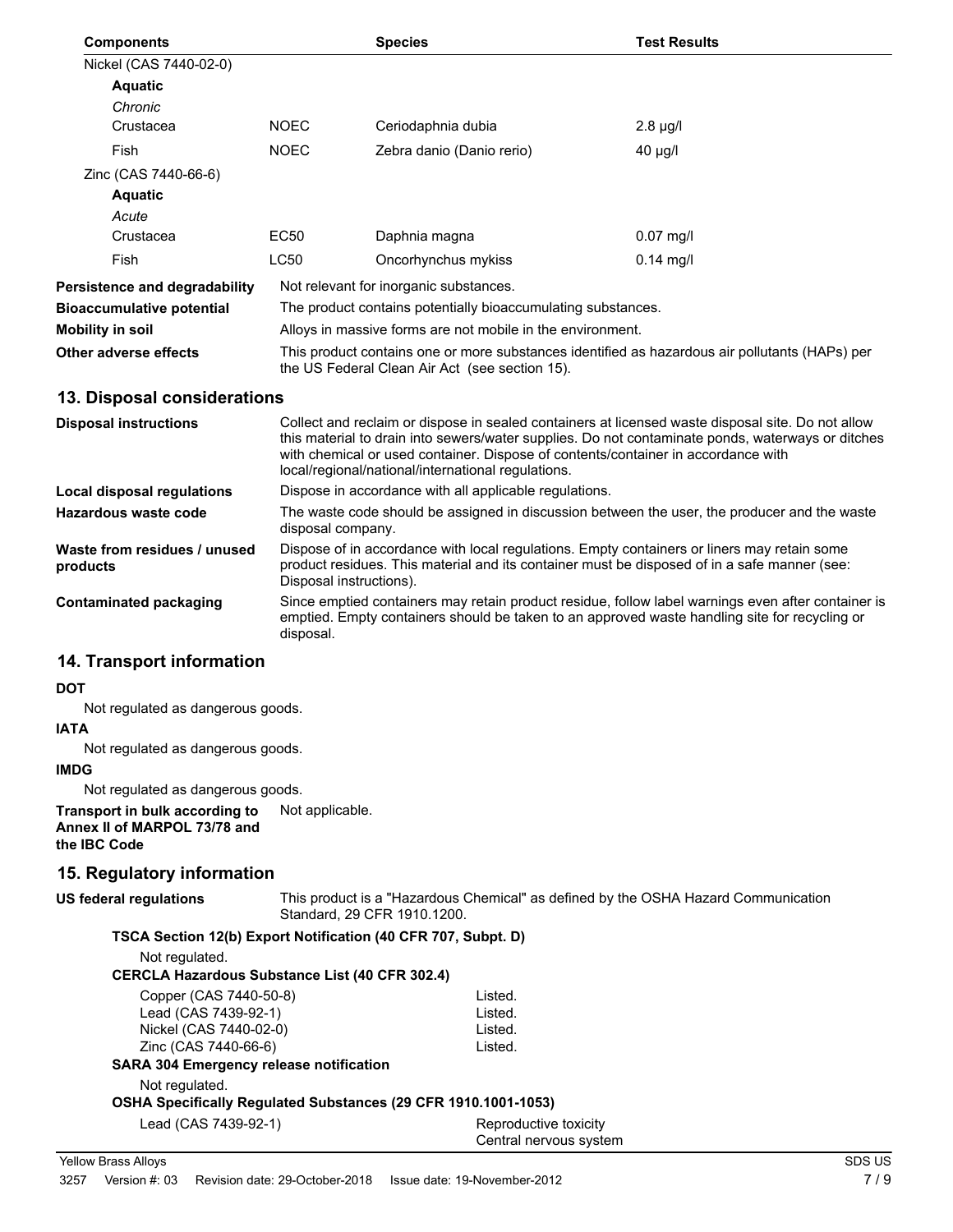#### Kidney Blood Acute toxicity

#### **Superfund Amendments and Reauthorization Act of 1986 (SARA)**

**SARA 302 Extremely hazardous substance**

| Not listed.                            |                                                                                                                                                                   |
|----------------------------------------|-------------------------------------------------------------------------------------------------------------------------------------------------------------------|
| SARA 311/312 Hazardous<br>chemical     | Yes                                                                                                                                                               |
| <b>Classified hazard</b><br>categories | Combustible dust<br>Respiratory or skin sensitization<br>Carcinogenicity<br>Reproductive toxicity<br>Specific target organ toxicity (single or repeated exposure) |

#### **SARA 313 (TRI reporting)**

| <b>Chemical name</b> | <b>CAS</b> number | $%$ by wt.  |  |
|----------------------|-------------------|-------------|--|
| Copper               | 7440-50-8         | $58 - 64$   |  |
| Lead                 | 7439-92-1         | $0.8 - 1.5$ |  |
| <b>Nickel</b>        | 7440-02-0         | $0 - 1$     |  |
| Zinc                 | 7440-66-6         | $32 - 41$   |  |

#### **Other federal regulations**

#### **Clean Air Act (CAA) Section 112 Hazardous Air Pollutants (HAPs) List**

Lead (CAS 7439-92-1) Nickel (CAS 7440-02-0)

#### **Clean Air Act (CAA) Section 112(r) Accidental Release Prevention (40 CFR 68.130)**

Not regulated.

**Safe Drinking Water Act** Contains component(s) regulated under the Safe Drinking Water Act. **(SDWA)**

#### **US state regulations**

#### **US. Massachusetts RTK - Substance List**

Copper (CAS 7440-50-8) Lead (CAS 7439-92-1) Nickel (CAS 7440-02-0) Tin (CAS 7440-31-5) Zinc (CAS 7440-66-6)

#### **US. New Jersey Worker and Community Right-to-Know Act**

Copper (CAS 7440-50-8) Lead (CAS 7439-92-1) Nickel (CAS 7440-02-0) Tin (CAS 7440-31-5) Zinc (CAS 7440-66-6)

#### **US. Pennsylvania Worker and Community Right-to-Know Law**

Copper (CAS 7440-50-8) Lead (CAS 7439-92-1) Nickel (CAS 7440-02-0) Tin (CAS 7440-31-5) Zinc (CAS 7440-66-6)

#### **US. Rhode Island RTK**

Copper (CAS 7440-50-8) Lead (CAS 7439-92-1) Nickel (CAS 7440-02-0) Tin (CAS 7440-31-5) Zinc (CAS 7440-66-6)

#### **California Proposition 65**



**WARNING:** This product can expose you to chemicals including Lead, which is known to the State of California to cause cancer and birth defects or other reproductive harm. For more information go to www.P65Warnings.ca.gov.

#### **California Proposition 65 - CRT: Listed date/Carcinogenic substance**

| Lead (CAS 7439-92-1)   | Listed: October 1, 1992 |
|------------------------|-------------------------|
| Nickel (CAS 7440-02-0) | Listed: October 1, 1989 |